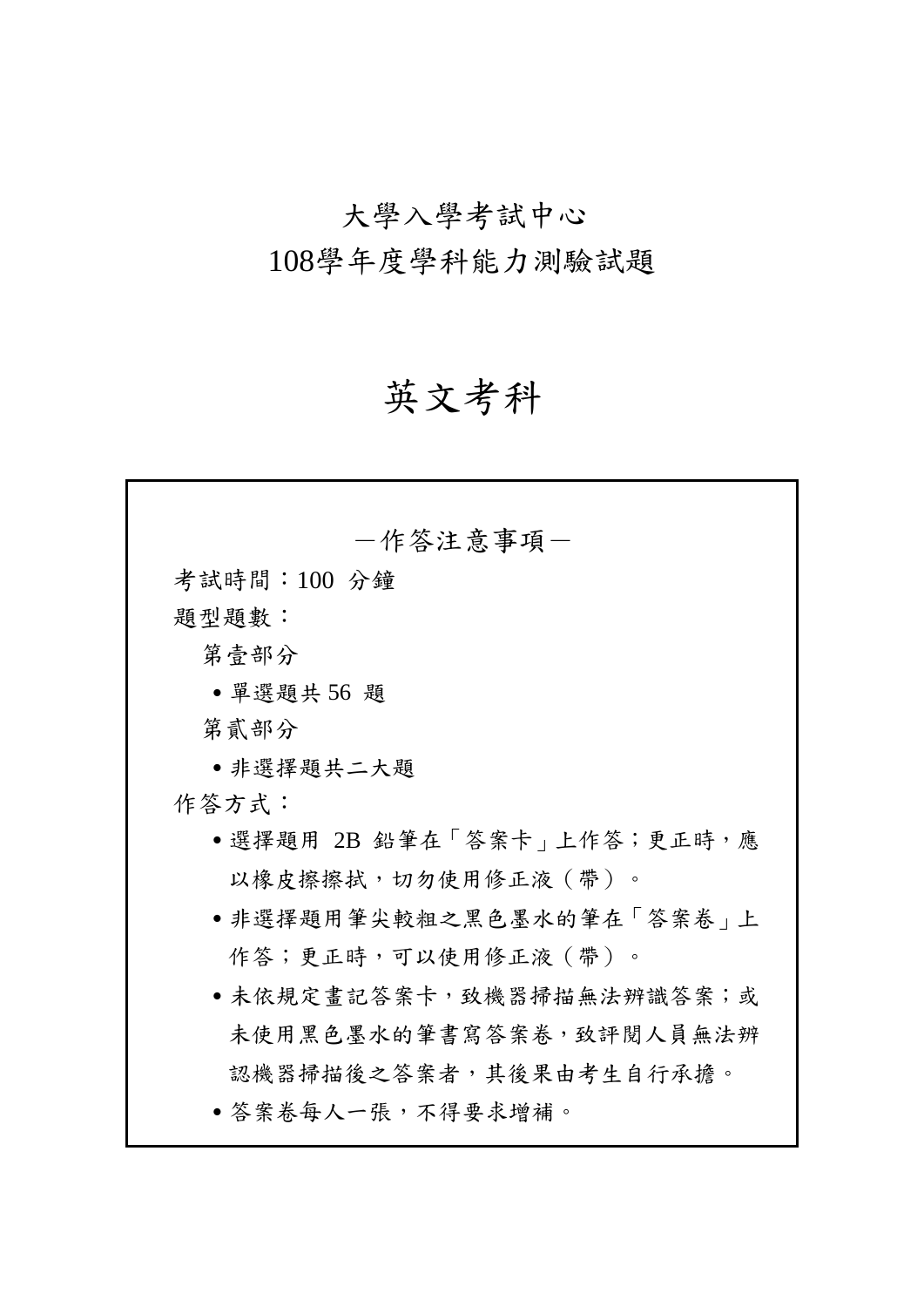## 第壹部分:單選題 ( 占 **7 2** 分 )

| 一 、詞彙題(占15分)                                                                                                                                                  |                                                                                                              |                                 |                                              |                    |
|---------------------------------------------------------------------------------------------------------------------------------------------------------------|--------------------------------------------------------------------------------------------------------------|---------------------------------|----------------------------------------------|--------------------|
| 說明:第1題至第15題,每題有4個選項,其中只有一個是正確或最適當的選項,請畫記在                                                                                                                     |                                                                                                              |                                 |                                              |                    |
|                                                                                                                                                               |                                                                                                              |                                 | 答案卡之「選擇題答案區」。各題答對者,得1分;答錯、未作答或畫記多於一個選        |                    |
|                                                                                                                                                               | 項者,該題以零分計算。                                                                                                  |                                 |                                              |                    |
|                                                                                                                                                               | 1. Bobby cared a lot about his ______ at home and asked his parents not to go through his things without     |                                 |                                              |                    |
|                                                                                                                                                               | his permission.                                                                                              |                                 |                                              |                    |
|                                                                                                                                                               | $(A)$ discipline                                                                                             | (B) facility                    | (C) privacy                                  | (D) representation |
|                                                                                                                                                               | 2. The new manager is a real gentleman. He is kind and humble, totally different from the former manager,    |                                 |                                              |                    |
|                                                                                                                                                               | who was _______ and bossy.                                                                                   |                                 |                                              |                    |
|                                                                                                                                                               | (A) eager                                                                                                    | (B) liberal                     | $(C)$ mean                                   | (D) inferior       |
|                                                                                                                                                               | 3. The weather bureau _______ that the typhoon would bring strong winds and heavy rains, and warned          |                                 |                                              |                    |
|                                                                                                                                                               | everyone of the possible danger.                                                                             |                                 |                                              |                    |
|                                                                                                                                                               | (A) conveyed                                                                                                 |                                 | (B) associated (C) interpreted               | (D) predicted      |
|                                                                                                                                                               | 4. Different airlines have different ______ for carry-on luggage, but many international airlines limit a    |                                 |                                              |                    |
|                                                                                                                                                               | carry-on piece to 7 kilograms.                                                                               |                                 |                                              |                    |
|                                                                                                                                                               | (A) landmarks                                                                                                |                                 | (B) restrictions (C) percentages             | (D) circumstances  |
|                                                                                                                                                               | 5. Many people were happy that the government had finally _______ Children's Day as a national holiday.      |                                 |                                              |                    |
|                                                                                                                                                               | (A) appointed                                                                                                | (B) declared                    | (C) performed                                | (D) involved       |
|                                                                                                                                                               | 6. To reach the goal of making her company a market leader, Michelle _______ a plan to open ten new stores   |                                 |                                              |                    |
|                                                                                                                                                               | around the country this year.                                                                                |                                 |                                              |                    |
|                                                                                                                                                               | (A) advised                                                                                                  | (B) occupied                    | (C) proposed                                 | (D) recognized     |
|                                                                                                                                                               | 7. Silence in some way is as _______ as speech. It can be used to show, for example, disagreement or lack    |                                 |                                              |                    |
|                                                                                                                                                               | of interest.                                                                                                 |                                 |                                              |                    |
|                                                                                                                                                               | (A) sociable                                                                                                 |                                 | (B) expressive (C) reasonable (D) objective  |                    |
|                                                                                                                                                               | 8. This TV program is designed for children, _____ for those under five. It contains no violence or strong   |                                 |                                              |                    |
|                                                                                                                                                               | language.                                                                                                    |                                 |                                              |                    |
|                                                                                                                                                               |                                                                                                              |                                 | (A) particularly (B) sensibly (C) moderately | (D) considerably   |
|                                                                                                                                                               | 9. Tommy, please put away the toys in the box, or you might _______ on them and hurt yourself.               |                                 |                                              |                    |
|                                                                                                                                                               | (A) stumble                                                                                                  | $(B)$ graze                     | (C) navigate                                 | $(D)$ dwell        |
|                                                                                                                                                               | 10. The ______ costume party, held every September, is one of the biggest events of the school year.         |                                 |                                              |                    |
|                                                                                                                                                               | (A) initial                                                                                                  | (B) annual                      | (C) evident (D) occasional                   |                    |
|                                                                                                                                                               | 11. In a job interview, attitude and personality are usually important ______ that influence the decision of |                                 |                                              |                    |
|                                                                                                                                                               | the interviewers.                                                                                            |                                 |                                              |                    |
|                                                                                                                                                               | (A) factors                                                                                                  | (B) outcomes                    | (C) missions                                 | (D) identities     |
| 12. The snow-capped mountain is described so ______ in the book that the scene seems to come alive in                                                         |                                                                                                              |                                 |                                              |                    |
|                                                                                                                                                               | front of the reader's eyes.                                                                                  |                                 |                                              |                    |
|                                                                                                                                                               | (A) distantly                                                                                                | (B) meaningfully (C) cheerfully |                                              | (D) vividly        |
|                                                                                                                                                               | 13. Surrounded by flowers blooming and birds _____ merrily, the Wangs had a good time hiking in the          |                                 |                                              |                    |
|                                                                                                                                                               | national park.                                                                                               |                                 |                                              |                    |
|                                                                                                                                                               | $(A)$ napping                                                                                                | (B) scooping                    | (C) flipping                                 | (D) chirping       |
| 14. It is essential for us to maintain constant ______ with our friends to ensure that we have someone to talk<br>to in times of need.                        |                                                                                                              |                                 |                                              |                    |
|                                                                                                                                                               | $(A)$ benefit                                                                                                | (B) contact                     | $(C)$ gesture                                | (D) favor          |
|                                                                                                                                                               |                                                                                                              |                                 |                                              |                    |
| 15. The young generation in this country has shown less interest in factory work and other _____ labor jobs,<br>such as house construction and fruit picking. |                                                                                                              |                                 |                                              |                    |
|                                                                                                                                                               | (A) causal                                                                                                   | (B) durable                     | (C) manual                                   | (D) violent        |
|                                                                                                                                                               |                                                                                                              |                                 |                                              |                    |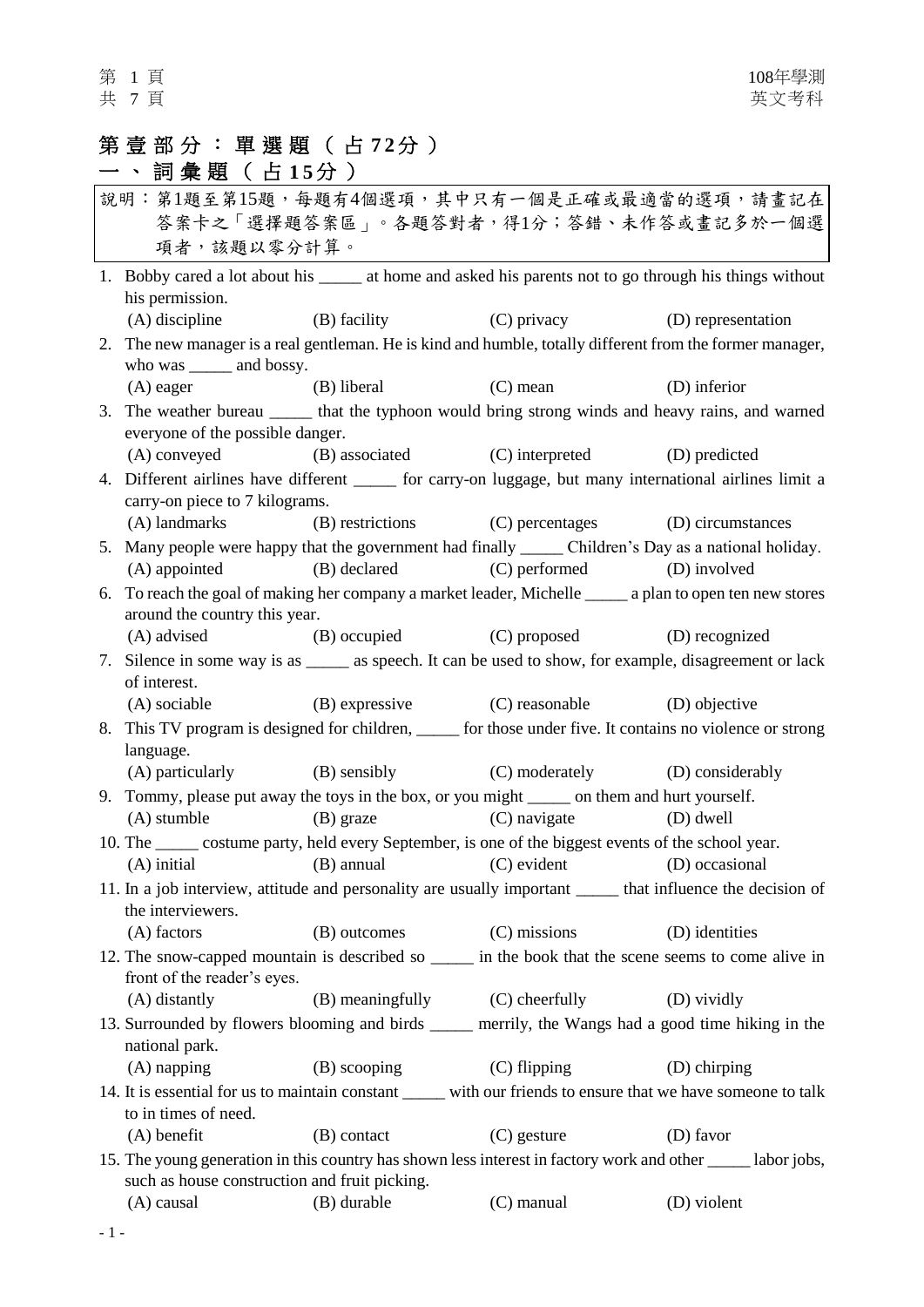## 二、綜合測驗(占15分)

說明︰第16題至第30題,每題一個空格,請依文意選出最適當的一個選項,請畫記在答案 卡之「選擇題答案區」。各題答對者,得1分;答錯、未作答或畫記多於一個選項者, 該題以零分計算。

#### 第 16 至 20 題為題組

April Fools' Day, one of the most light-hearted days of the year, has an unclear origin. Some see it as a celebration related to the turn of the seasons from winter to spring; others, however, believe that it 16 the adoption of a new calendar.

Ancient cultures celebrated New Year's Day on or around April 1, which roughly coincides with the beginning of spring. In 1582, Pope Gregory XIII ordered a new calendar, which called for New Year's Day to be celebrated on January 1. However, many people, either refusing to accept the new date or not having heard about it, 17 to celebrate New Year's Day on April 1. Other people began to make fun of these traditionalists, sending them on "fool's errands" or trying to fool them into believing something false.  $\frac{18}{18}$ , the practice spread throughout Europe and the rest of the world.

Nowadays, on April Fools' Day, people often 19 to create elaborate hoaxes to fool others. Newspapers, radio and TV stations, and websites have participated in the April 1 tradition of making 20 reports in order to fool their audiences. The BBC once reported that Swiss farmers were experiencing a spaghetti crop and showed scenes of people harvesting noodles from trees. Guess what? Numerous viewers were fooled.

| 16. (A) leads to         | (B) brings out          | $(C)$ stems from     | (D) comes across  |
|--------------------------|-------------------------|----------------------|-------------------|
| 17. $(A)$ continue       | $(B)$ continuing        | $(C)$ to continue    | (D) continued     |
| 18. (A) Precisely        | (B) Eventually          | (C) Additionally     | (D) Literally     |
| 19. $(A)$ come to an end | (B) go to great lengths | $(C)$ put in service | (D) hold in store |
| 20. (A) fictional        | (B) essential           | $(C)$ ancient        | (D) subjective    |

#### 第 21 至 25 題為題組

The pineapple, a delicious tropical fruit, has been valued for centuries not only for its distinct and unique taste, but also for its miraculous health and medical benefits. But pineapples can also be a fashionable fruit: Pineapple leaves can 21 a substitute for leather.

The idea was developed when a Spanish designer travelling to the Philippines observed a traditional Filipino shirt 22 together with the fibers of pineapple leaves. After five years of research, she created from pineapple leaves a material which, like real leather, can be used for making bags, shoes, and 23 textile products. It is an eco-friendly and biodegradable fiber.

This eco-friendly leather has clear 24 for the environment, compared to real leather and synthetic leathers. It requires fewer chemicals, making it safer for the workers in factories. Its manufacture also leaves a smaller carbon footprint. In addition, the leftover material following the removal of fibers can even be used as a natural fertilizer back in the pineapple fields.

 25 its low cost, this innovative material is already being used by many leading fashion companies to make their products.

| 21. (A) bring along | (B) turn out       | $(C)$ account for    | (D) serve as         |
|---------------------|--------------------|----------------------|----------------------|
| $22. (A)$ wove      | (B) weaving        | (C) woven            | (D) to weave         |
| $23. (A)$ else      | (B) those          | $(C)$ other          | (D) such             |
| 24. (A) advantages  | (B) considerations | (C) opportunities    | (D) responsibilities |
| 25. (A) Due to      | (B) Nothing but    | $(C)$ In contrast to | (D) On behalf of     |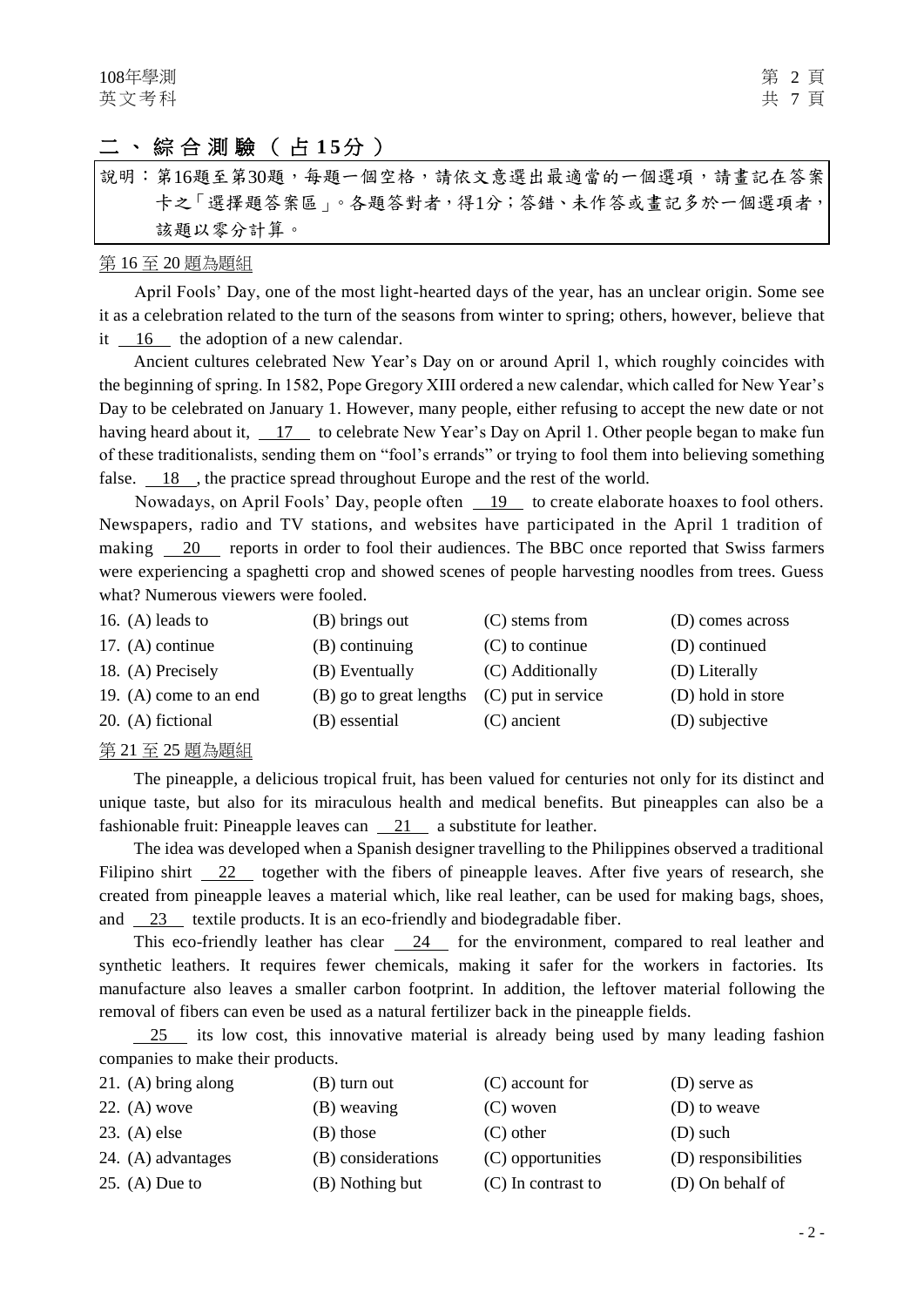#### 第 26 至 30 題為題組

Researchers from a university in Japan have developed "diet-glasses" that play tricks with one's perception of food, which could be helpful to people on a diet. A camera and a viewing system are built  $\overline{26}$  these glasses. As the wearer brings the food toward their mouth, the camera captures an image of the food. It replays the image back through the glasses after processing it on an attached computer. The size of the food they are about to eat is magnified while 27 of their hand remains normal. Their brain is  $\frac{28}{100}$  tricked into thinking they are eating more than they really are. The study showed that participants who wore the glasses ate 9.3% less than those who did not wear them.

The team has also developed a special device which uses scent bottles and visual trickery to make the wearers of these glasses think that the plain snack they are eating is 29 than it actually is. The device, for instance, can be set to  $\frac{30}{100}$  one's favorite flavor. Recent experiments with this device showed that 80% of the participants were fooled by the smell. For example, some participants thought that they were eating a chocolate snack, but in fact they were not.

| $26. (A)$ beyond                          | (B) into     | $(C)$ from    | $(D)$ with    |
|-------------------------------------------|--------------|---------------|---------------|
| 27. (A) this                              | (B) that     | $(C)$ some    | (D) other     |
| 28. (A) beforehand                        | (B) likewise | (C) instead   | (D) therefore |
| 29. $(A)$ prettier                        | (B) larger   | (C) healthier | (D) tastier   |
| 30. $(A)$ impress                         | (B) release  | $(C)$ bother  | $(D)$ attract |
| 三、文意選填(占10分)                              |              |               |               |
| 說明:第31題至第40題,每題一個空格,請依文意在文章後所提供的 (A) 到(J) |              |               | 選項中           |

分別選出最適當者,並將其英文字母代號畫記在答案卡之「選擇題答案區」。各題 答對者,得1分;答錯、未作答或畫記多於一個選項者,該題以零分計算。

### 第 31 至 40 題為題組

My father started to suffer from memory loss right after his marriage. Or so my mother told us. She said they were married on May 26, while my dad's memory told him it was June 25. This often  $\frac{31}{10}$  their anniversary celebration, for his rose bouquet always came one month late. Mom seldom asked Dad to go shopping in the traditional market for her. But whenever Dad  $\frac{32}{2}$  on going, she made sure that he brought a shopping list. Dad certainly had the list 33 when he left for the market, but he would somehow forget it, and then would find it again only after he returned home. Of course, the  $\frac{34}{100}$  that he made were based mainly on his memory of the list. Unfortunately, the items were usually different from Mom's 35.

My father's poor memory gave him certain advantages, though. For instance, he was  $\frac{36}{10}$  with many secrets in my family and our community. Because of his poor memory, he had the  $\frac{37}{10}$  of hearing everyone's private matters. The reason was  $\frac{38}{100}$ : Dad would not remember any of it, we thought. As for our neighbors, they liked to invite my father to dinner so that they could tell him stories about their children, parents, friends, and pets. They also believed the secrets in their families would never be  $\frac{39}{\cdot}$ . They were quite right, for my father cared  $40$  about who did what to whom. But there is one thing he would never forget: showing up for dinner on time.

| $(A)$ little | (B) purchases | (C) trusted   | (D) requests | (E) insisted  |
|--------------|---------------|---------------|--------------|---------------|
| (F) ready    | (G) ruined    | (H) privilege | (1) revealed | $(J)$ obvious |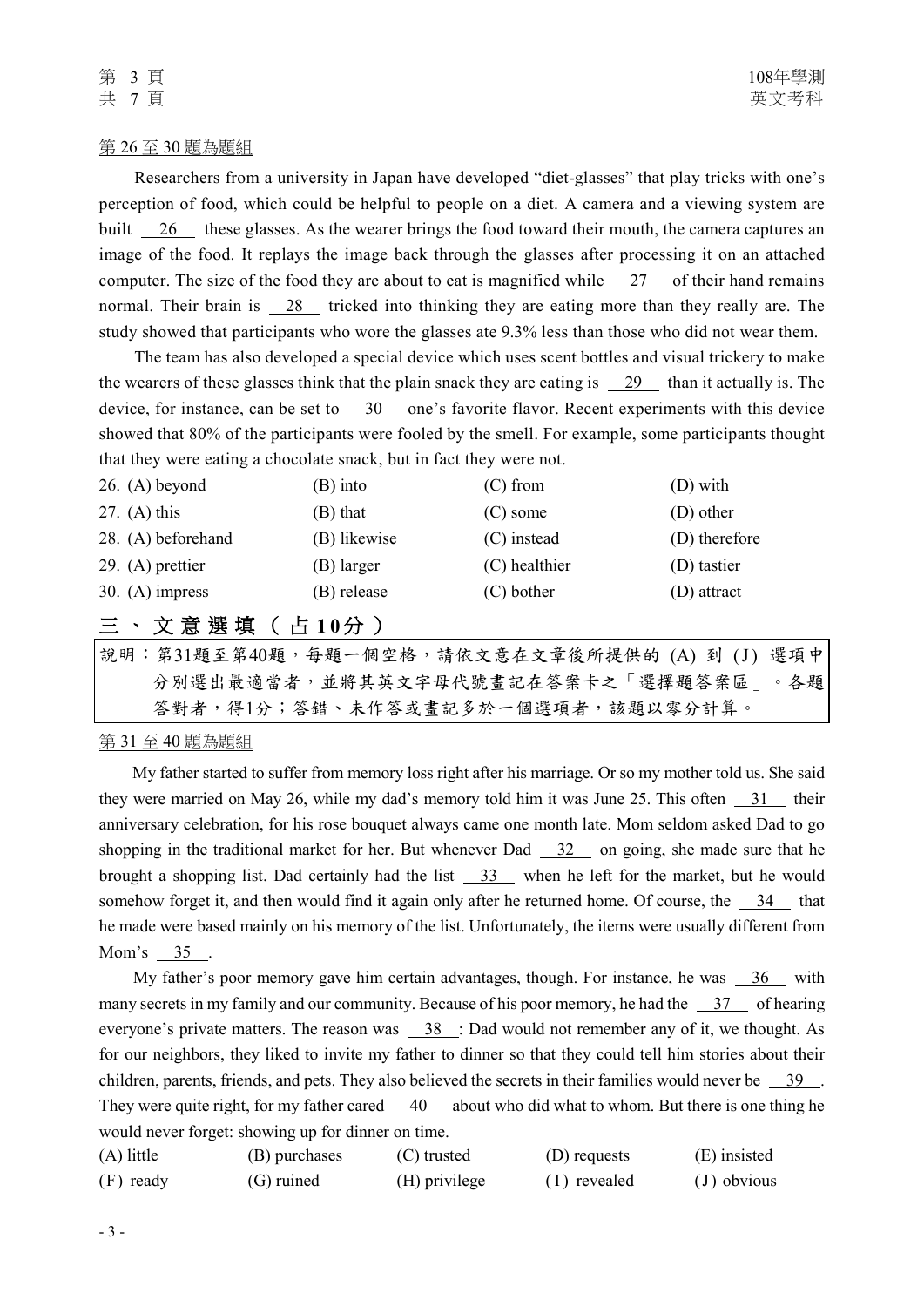### 四、閱讀測驗 ( 占 **3 2**分 )

說明:第41題至第56題,每題請分別根據各篇文章之文意選出最適當的一個選項,請畫記 在答案卡之「選擇題答案區」。各題答對者,得2分;答錯、未作答或畫記多於一個 選項者,該題以零分計算。

#### 第 41 至 44 題為題組

Angelfish, often found in the warm seas and coral reefs, are among the most brightly colored fish of the ocean. Brilliant colors and stripes form amazing patterns on their body. These patterns actually help the fish to hide from danger among roots and plants. At night, when these fish become inactive, their colors may become pale. Often, the young ones are differently colored than the adults. Some scientists believe that the color difference between the young and the old indicates their different social positions.

Another interesting fact about angelfish is that they have an occupation in the fish world. Most of them act as cleaners for other fish and pick dead tissue from their bodies. This is not their food, though. Their diet consists mainly of sponge and algae.

One particular kind of angelfish, the blackspot angelfish, has a special capability that allows it to change gender from female to male. However, the change is not made at random; it happens for a specific reason. Angelfish live in groups, and each group has one male fish, which is blue in color, and four female fish, which are yellow. The male angelfish is the strongest and largest member of the group. He is the one who protects and looks after the females. When the male dies, the group needs a new "security guard." This is when the largest female in the group begins to change in appearance. She begins to grow larger in size, and after a week, she starts changing color, from yellow to blue. Slowly, her behavior toward the other fish also changes. She begins behaving like a male. Two weeks later, black stripes appear on her body, indicating the gender change is complete. She is now completely male!

- 41. What is the job of an angelfish in the sea?
	- (A) Being a cleaner for other fish. (B) Being a bodyguard for other fish.
	- (C) Being a gardener for roots and plants. (D) Being a caretaker for sponge and algae.
- 42. Which of the following statements is true about the color of angelfish?
	- (A) Female angelfish are blue in color.
	- (B) The colors of the fish become less bright at night.
	- (C) Male angelfish do not have black stripes on them.
	- (D) The adult fish and the young ones have the same colors.
- 43. According to the passage, what triggers the gender change in the blackspot angelfish?
	- (A) Dangers to the group. (B) Changes in the fish's diet.
	- (C) The birth of young angelfish. (D) The death of the male fish in a group.
- 44. Which of the following describes the order of changes in the features of a blackspot angelfish during gender change?
	- (A) Size  $\rightarrow$  behavior  $\rightarrow$  color  $\rightarrow$  stripes. (B) Color  $\rightarrow$  size  $\rightarrow$  behavior  $\rightarrow$  stripes.
	- (C) Size  $\rightarrow$  color  $\rightarrow$  behavior  $\rightarrow$  stripes. (D) Color  $\rightarrow$  behavior  $\rightarrow$  size  $\rightarrow$  stripes.
-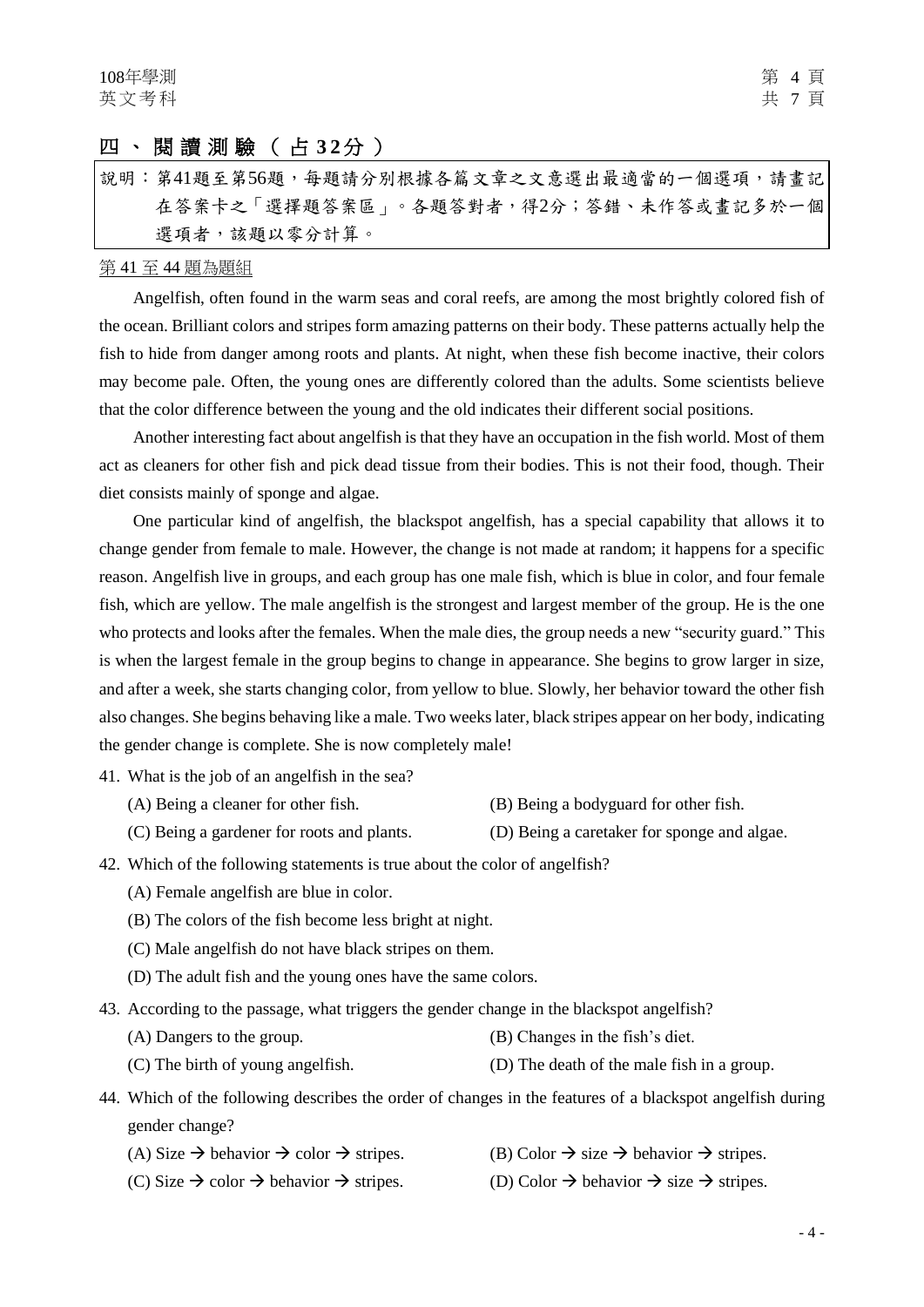#### 第 45 至 48 題為題組

Totem poles in North America are poles or posts carved with symbols or figures by Aboriginal peoples of the Northwest Coast. Carved from large, straight trees and painted vibrant colors, the totem poles are not just unique works of art. The coastal peoples have long passed on knowledge from generation to generation through oral traditions, and totem poles were the traditional way of telling the story of an individual family or clan.

The totem pole can be grouped into specific categories, depending on its location and the occasion for which it was carved. Welcome poles were traditionally placed on village beachfronts to greet visitors arriving by canoe. Inside the homes of high-ranking chiefs is where house poles were found. The family's history was carefully carved into each pole. Placed along the rear or front walls of a house, house poles also helped to support the main beam of the roof.



Memorial poles stood in front of a house. They were erected in

memory of a deceased chief or a high-ranking clan member. The poles depicted the person's accomplishments or family history. Mortuary poles were also raised to honor the dead, but they differed from memorial poles, having a burial box placed at the top of the pole. Inside the burial box were the remains of the deceased.

While many of these poles can still be found in various locations on the west coast of North America, there is one pole that can now only be found in a museum—the shame pole. Traditionally, shame poles were carved for a chief to embarrass and ridicule another who had done something wrong. Once the wrong was made right, the pole was taken down.

Totem poles are important expressions of specific Aboriginal cultures. Despite the threats posed by cultural and political **encroachment** of colonial forces, the art of totem pole carving has survived. Aboriginal carvers continue to carve totems as symbols of their cultural pride and clan kinship.

45. Which of the following is the best title for this passage?

(A) Totem Poles, the Legends of Aboriginal Peoples(B) Totem Poles: Their Functions

(C) Totem Poles, Symbols of Historical Resistance (D) Totem Poles: Their Designs

46. How is the information about totem poles organized in Paragraphs 2 to 4?

- (A) In order of importance. (B) In order of time.
- (C) By cause and effect. (D) By classification.

47. Which of the following is located at the edge of a body of water? (A) The house pole. (B) The shame pole. (C) The memorial pole. (D) The welcome pole. 48. Which is closest in meaning to the word "**encroachment**" in the last paragraph?

(A) Invasion. (B) Appointment. (C) Objection. (D) Enrichment.

#### 第 49 至 52 題為題組

Music has a tendency to get stuck in our heads. Sometimes a tune intrudes on our thoughts and then plays, and replays, in a never-ending loop. This interesting phenomenon becomes a **subject** explored by many scientists. They use a range of terms to describe it—stuck-song syndrome, sticky music, cognitive itch, or most commonly "earworm." Earworms can run around our heads for several minutes to numerous hours. As the melody repeats, it becomes embedded into our mind. Even though our ears do not hear the tune, our brain continues to play it.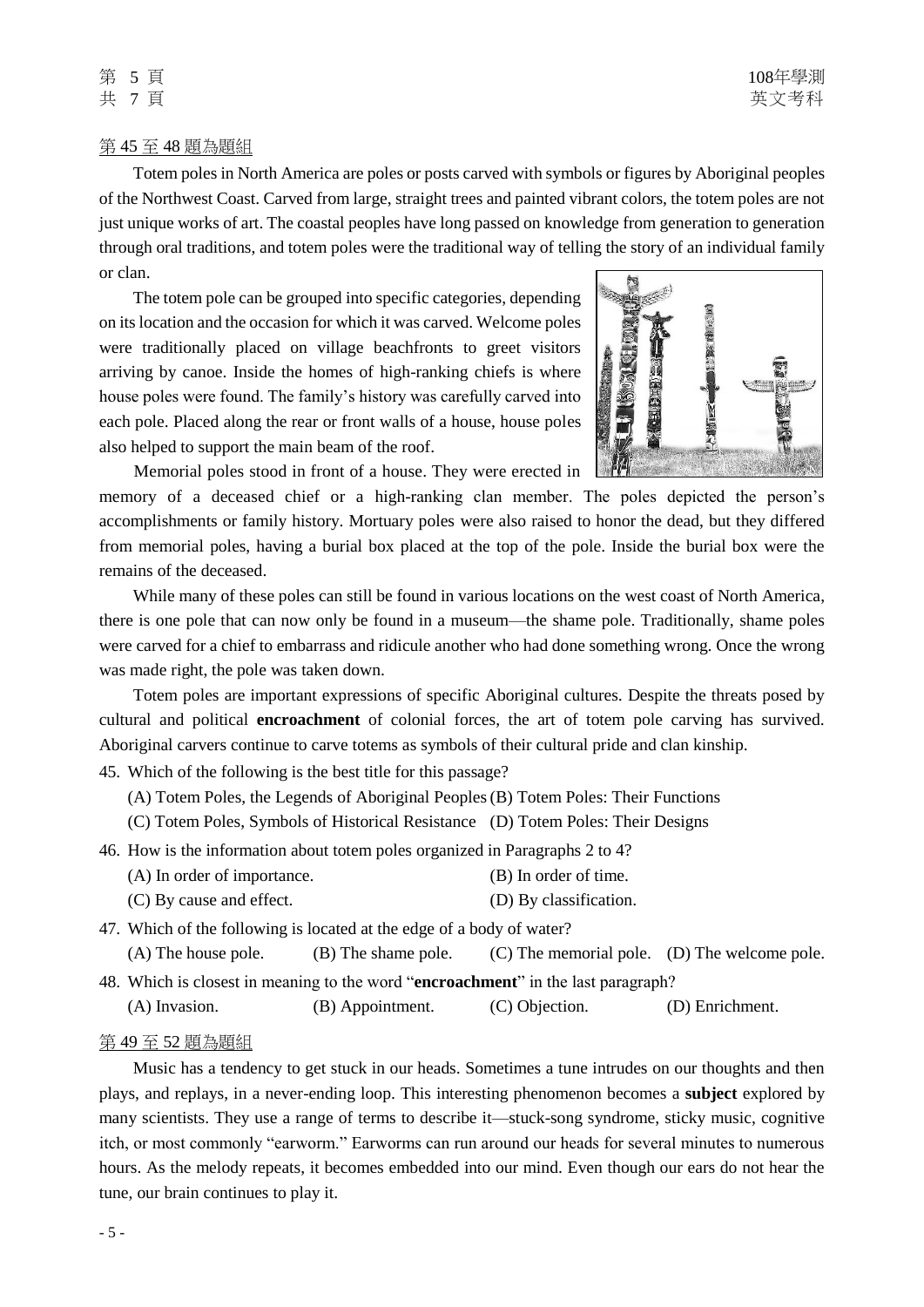Earworms often take the form of song fragments rather than entire songs, and the song is usually a familiar one. Researchers are not sure why some songs are more likely to get stuck in our heads than others, but everyone has their own tunes. Often those songs have a simple, upbeat melody and catchy, repetitive lyrics, such as popular commercial jingles and slightly annoying radio hits. Recent or repeated exposure to a song or even a small part of a song can also trigger earworms, as can word associations, such as a phrase similar to the lyrics of a song.

While earworms might be annoying, most people who experience them nevertheless report that they are pleasant or at least neutral. Only a third of people are disturbed by the song in their heads. How people cope with their earworms seems to depend on how they feel about them. Those who have positive feelings about their stuck songs prefer to just "let them be," while those with negative feelings turn to more behavioral responses, which include coping strategies such as singing, talking, or even praying.

49. According to the passage, which of the following is true about an earworm?

- (A) It is a creature living inside our ears. (B) It is a tune memorized in a personal way.
- (C) It is a melody repeating in our heads. (D) It is a commercial recalled through lyrics.
- 50. Which of the following best defines "**subject**" in the first paragraph?
	- (A) A kind of mental disease. (B) A course being taken.
	- (C) A participant in an experiment. (D) A matter being studied.
- 51. Which of the following is **NOT** mentioned as a feature that would trigger earworms?
	- (A) Tunes repeatedly encountered. (B) Melodies with smooth rhythms.
	- (C) Fragments of songs recently heard. (D) Words similar to the lyrics of a song.
- 52. What is the third paragraph mainly about?
	- (A) Why people find earworms annoying. (B) How people react to earworms.
	-
- 
- 
- (C) What people use to kill earworms. (D) When people start to notice earworms.

#### 第 53 至 56 題為題組

Got a bug bite problem? Many people who are troubled by skin rashes caused by bug bites use "foggers," or "bug bombs," to get rid of the annoying crawlers in their homes. Many people think these bug killers or pesticides will penetrate every place where the insects hide. Actually, quite the opposite is true. Once the pests detect the chemical fog in the room, they'll hide themselves in walls or other hideaways, where you'll never be able to treat them effectively.

Ohio State University researchers tested three commercially sold foggers in a study on the effect of foggers on bedbugs. After testing these brands on five different groups of live bedbugs for two hours, the scientists saw that the foggers had little—if any—effect on the insects. The researchers said bedbugs hide in cracks and crevices such as under sheets and mattresses, or deep in carpets where foggers won't reach. Moreover, bugs that do come in contact with the mist may be resistant to the pesticide.

Foggers, or bug bombs, should really be a measure of last resort. First of all, the gases used in bug bombs are highly flammable and thus pose a serious risk of fire or explosion if the product is not used properly. Second, once a bug bomb is used, every surface in your home will be covered with the toxic pesticide. When you use a bug bomb, a chemical mixture rains down on your counters, furniture, floors, and walls, leaving behind oily and toxic substances. Your health might thus be endangered. Therefore, it is suggested that people leave the problem to the professionals.